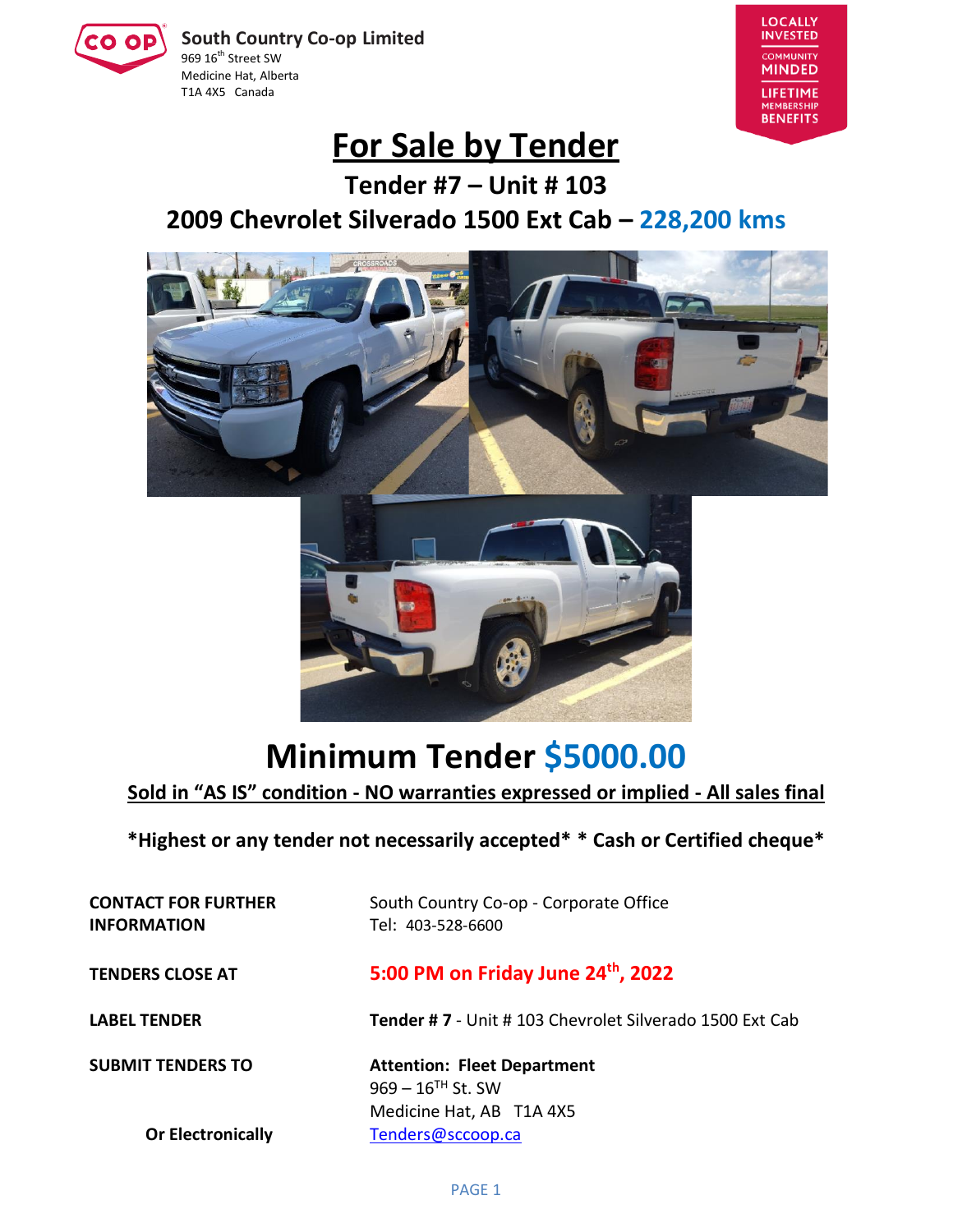



#### **Vehicle Specifications:**

### 2009 Chevrolet Silverado 1500 4WD Ext Cab

#### **Mechanical & Powertrain**

Suspension Package, Solid Smooth Ride includes 35 mm piston twin tube shocks and 32mm front stabilizer bar

Transfer case, with floor-mounted shifter (Requires 4WD models.)

Four wheel drive

Battery, heavy-duty 600 cold-cranking amps, maintenance-free with rundown protection and retained accessory power

Alternator, 145 amps

Recovery hooks, front, frame-mounted (Standard on 4WD Models.)

Frame, fully-boxed, hydroformed front section

Pickup box, Fleetside

Suspension, front independent, coil over shock

Suspension, rear 2-stage multi-leaf springs, semi-elliptic

Steering, power, rack-and-pinion

Brakes, 4-wheel antilock, front disc/rear drum

Exhaust, aluminized stainless-steel muffler and tailpipe

#### **Safety**

Steering column, Tilt-Wheel, adjustable with brake/transmission shift interlock

Air bags, frontal, driver and right-front passenger with Passenger Sensing System (Always use safety belts and the correct child restraints for your childs age and size, even in vehicles equipped with air bags. Children are safer when properly secured in a rear seat. See the vehicles Owners Manual and child safety seat instructions for more safety information.)

Tire Pressure Monitoring System (does not apply to spare tire)

#### **Interior**

Air conditioning, single-zone manual front climate control (Standard on Extended and Crew Cab models.)

Seat, rear bench (folds up), full width, folding, 3-passenger (includes child seat top tether anchor) (Standard with Extended Cab models only.)

Floor covering, Black rubberized-vinyl

Steering wheel, includes theft-deterrent locking feature

Instrumentation, analog with speedometer, odometer, fuel level, engine temperature, and tachometer

Driver Information Center with odometer, trip odometer and message center (monitors numerous systems depending on vehicle equipment level including low fuel, turn signal "on", transmission temperature and oil change notification) (Driver Information Center controls are operated through the trip odometer button unless (UK3) steering wheel mounted audio controls is ordered. On 1LT, 1SF and 1LZ, includes 8-point compass and outside temperature.)

Warning tones headlamp on, key-in-ignition, driver and passenger buckle up reminder and turn signal on

Windows, fixed, rear access door (Requires Extended Cab Models.)

Cup holders, front (Also includes rear cupholders on Extended and Crew Cab models.) Mirror, inside rearview manual day/night

Visors, driver and front passenger, sliding, with clip and passenger side vanity mirror with cover, Opal Gray-colored

Assist handle, front passenger (Also includes rear assist handles in the headliner on Extended and Crew Cab Models.)

Coat hooks, rear driver and passenger side

Lighting, interior with dome and reading lights, illuminated entry feature and backlit instrument panel switches